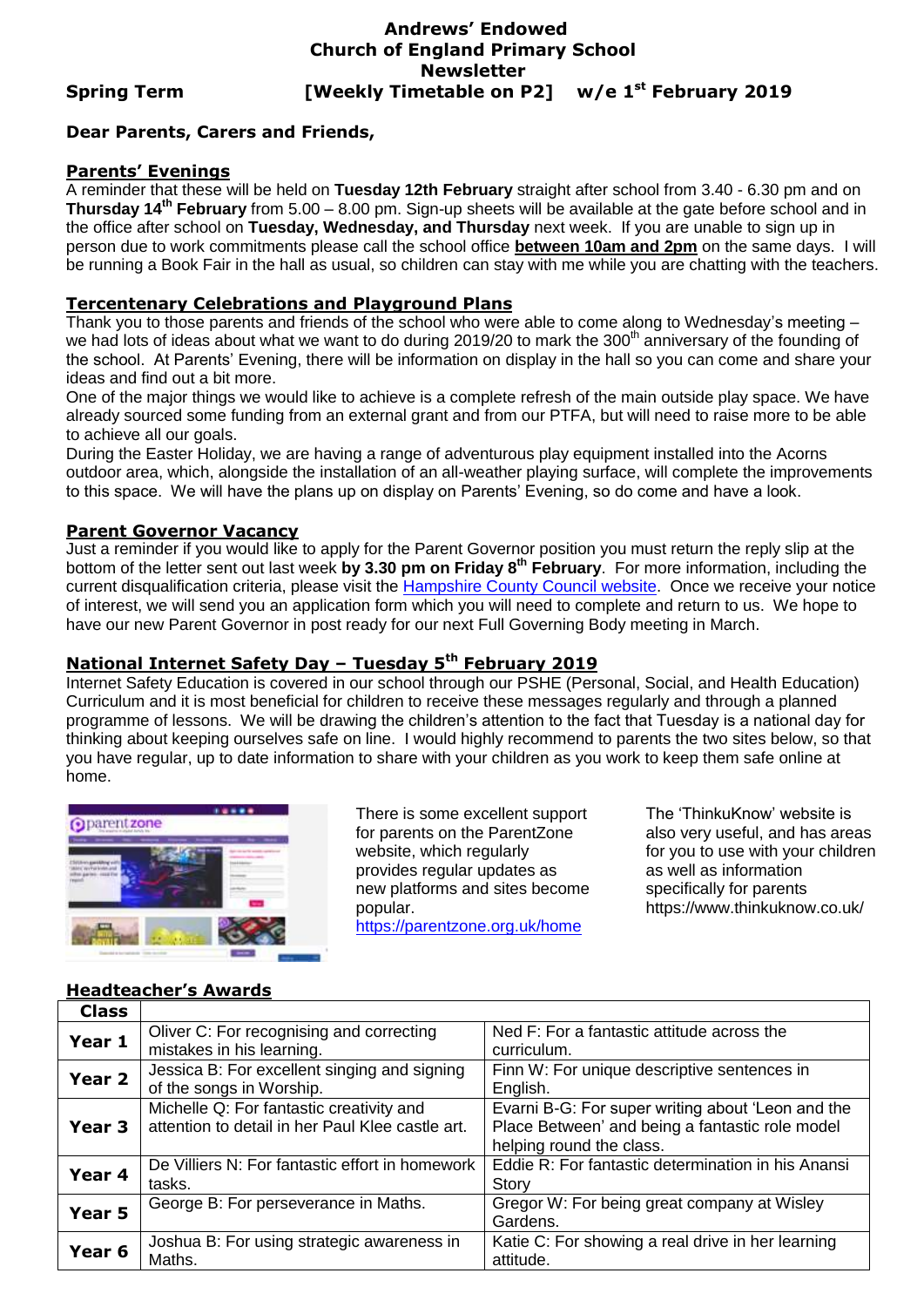### **Governor 'Spotlight' - Ian Power**

"I was delighted to be invited to become a Foundation Governor at Andrews' Endowed and am really enjoying my involvement with the school. I have worked in education for over thirty years, starting out as a newly qualified teacher of Physics and Mathematics at Aylesbury Grammar School, and after spells as Head of Physics and as a boarding houseparent at schools in Worcester and Somerset, came to Hampshire as Headmaster of Lord Wandsworth College in 1997. Ten years ago I left the College to take over my current role as Membership Secretary of the Headmasters' and Headmistresses' Conference (HMC), an association of just over 300 headteachers of independent schools in the UK and overseas. My role is one of supporting headteachers both professionally and personally, including leading training for new heads and support in such diverse areas as inspection and inter-school sport. For the past five years I have also been Chair of the Board of the Independent Schools Teacher Induction Panel (IStip) which has statutory responsibility for the induction of around 1000 newly qualified teachers each year.

I am married to Lynn, who is a local Anglican priest and Chaplain at Treloar's, and we have two daughters, both teachers, one who lives in Alton and teaches secondary English, and the other who has just started a two-year contract as a Year 3 teacher at a primary school in Kampala, Uganda. I am a Deputy Churchwarden at St. Lawrence's Church and in my spare time cycle the roads of Hampshire in fluorescent lycra!"

### **Y6 SATs Information Evening – 6.30 pm Thursday 7th February**

Mrs Gundry and Mr Biggs will be hosting a briefing for Y6 Parents in the Y6 Classroom on Thursday evening. The staff will explain how the school supports our Y6 children to be ready for their Statutory Assessment Tests (or SATs) in May and answer any questions you may have. Although the event is predominantly for Y6 parents, if there are any parents from Y5 who would also like to come along, please let the office know.

#### **Paying On-line with SCOPAY**

If you would like to pay on-line but haven't yet given it a go please pop into the office and Mrs White can re-issue your child's pupil code. It is a great way to keep track of trips, music lessons, ASC/BC costs as well as dinners.

#### **Any Unwanted Presents?**

Following on from the continued success of our "Christmas Shop" at the Christmas Fair please don't forget that we welcome any donations of unwanted Christmas presents so we can start the collection ready for Christmas 2019.

#### **Birthday Books**

D*o*n't forget if your child would like to celebrate their birthday with the school by buying a book you just need to return the slip with payment (50p, £1 or £2.50) *by Wednesday the week before* your child's birthday. Your child will then get the opportunity during that week to select a book of their choice which they will get the chance to show to the school

at the next Celebration Worship. If you have lost the letter sent out at the start of term please pop into the office for another copy. Thank you for all the books we have received so far – the children have really enjoyed them.

#### **Career in Teaching**

Did you know that you can convert your degree into a Teaching qualification with a one-year PGCE? If you would like to find out more there is a 'Get into Teaching' event on **Wednesday 6th March 6 – 8pm** at Anstey Junior School, Eastbrooke Road, Alton GU34 2JA. If you would like to book a space or find our more please email [teaching.school@bushyleaze.hants.sch.uk](mailto:teaching.school@bushyleaze.hants.sch.uk) or call 01420 87675.

#### **Workshop Creating Visuals at Bushy Leaze Children's Centre**

There is a hands-on session on for practitioners and parents who have a child who would benefit from using visual aids. The sessions are on **Friday 8th March 9 am to 11.30 am or 1 pm to 3.30pm** at Bushy Leaze Children and Families Centre. The cost is £20 per delegate. You will learn how to create personalised visuals that can then be introduced in your home or setting. The session is delivered by Audrey Murch who is a Special Educational Needs Outreach practitioner, working with children in their home, pre-school or school settings. If you would like to book a space or find our more about either of the above events please email [teaching.school@bushyleaze.hants.sch.uk](mailto:teaching.school@bushyleaze.hants.sch.uk) or call 01420 87675.

Mrs Maria Lloyd

#### *Class Assemblies*

All assemblies start promptly at 3.00 pm in the Hall

*Friday 8th February – Year 2 \* Friday 15th February – Year 6 \* Friday 1st March – Year 4 \** 

*Friday 8th March – Year 5 \* Friday 15th March – Year 1 \* Friday 22nd March - Year 3*

*Please scroll down for the School Timetable and Term Dates List*